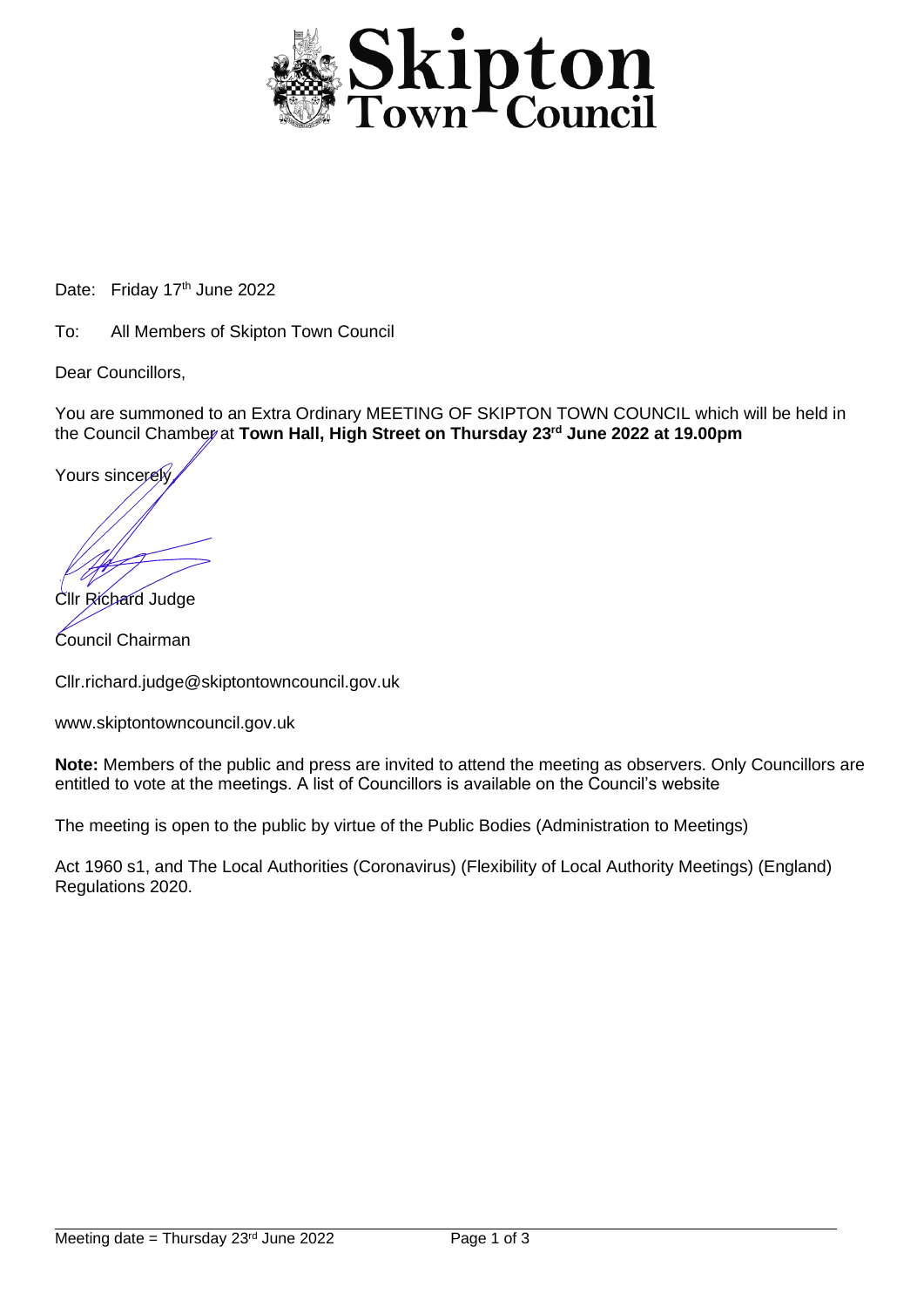# **SKIPTON TOWN COUNCIL 23rd June 2022 19.00pm**

# **A copy of the agenda is available in larger print upon request.**

# **A G E N D A**

#### **1. Mayor's Remarks**

#### **2. Apologies for Absence**

To accept the reason(s) for the absence of any Members from the meeting.

#### **3. Disclosures of Interest**

To receive any disclosable pecuniary interests from members on matters to be considered at the meeting. The disclosure should include the nature of the interest and be registered with the monitoring officer within 28 days. Members are to ensure that their Register of Interests form is kept up to date with the CDC Monitoring Officer.

#### **4. Dispensations**

To decide upon any dispensation requests from members received by the Clerk in respect of this meeting.

#### **5. Representations from public**

RESOLUTION to adjourn the meeting in order to allow members of the public to make representations, answer questions and give evidence in respect of the business on the agenda. Each member of the public is entitled to speak for 3 minutes.

• Questions / observations from members of the public

## **6. Co-option of West Ward Councillors**

To approve the co-option of two candidates to serve as a Councillors to fill the vacancies in the West Ward of Skipton Town Council (Statements from Candidates attached)

#### **7. Committee Membership**

To approve the two co-opted Councillors becoming members of Audit, Scrutiny and Complaints Committee and Planning Committee, with further discussion on Committee Membership to be held at a future meeting.

\_\_\_\_\_\_\_\_\_\_\_\_\_\_\_\_\_\_\_\_\_\_\_\_\_\_\_\_\_\_\_\_\_\_\_\_\_\_\_\_\_\_\_\_\_\_\_\_\_\_\_\_\_\_\_\_\_\_\_\_ \_\_\_\_\_\_\_\_\_\_

## **8. Annual Governance Statement 2021/22**

To approve the Annual Governance Statement 2021/22 Section 1

#### **9. Accounting Statements 2021/22**

To approve the Accounting Statements 2021/22 Section 2

## **10. Internal Audit**

To receive and note the Internal Audit Report